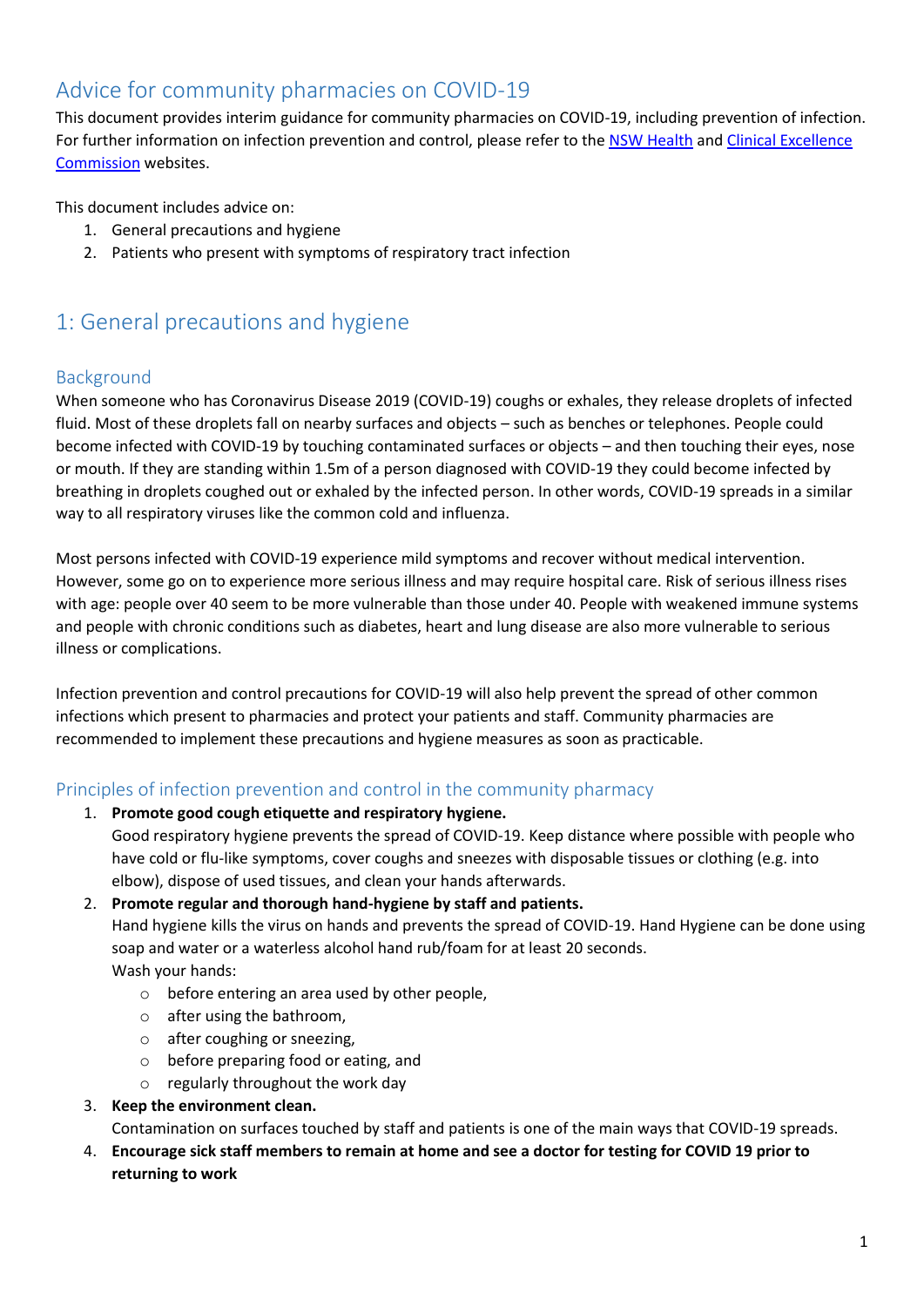## Hand hygiene, cough etiquette and respiratory hygiene in the pharmacy

### For patients

- Display signage/posters in the pharmacy to encourage patients to practice hand hygiene, cough etiquette and respiratory hygiene whilst in the pharmacy and generally in the community.
- Put alcohol-based hand rub dispensers in prominent places around the pharmacy especially at counters where surfaces are touched. Inform patients of places where they can wash their hands with soap and water for the minimum of 20 seconds.
- Use social distancing of 1.5m where possible. Speak to patients from a safe distance to avoid contact with respiratory droplets.

### For pharmacy staff

- Ensure staff have access to handwashing facilities and alcohol-based hand rub
- Practice effective hand hygiene, wash hands thoroughly throughout the work day or use an alcohol-based hand rub.
- Practice cough etiquette and respiratory hygiene
	- $\circ$  If you have respiratory symptoms from any respiratory illness, stay at home
	- $\circ$  Ensure that surgical masks and / or paper tissues are available for staff, for those who develop a runny nose or cough at work, along with closed bins for hygienically disposing of them.
- Social distancing is an effective measure, and should be used where practicable
	- $\circ$  Within a pharmacy environment this may mean attempting to keep a distance of 1.5 metres between staff and patients where possible. Speak to patients from the other side of a counter or desk where possible.
	- o Pharmacists undertaking direct clinical services (e.g. vaccination) should do so following standard precautions – a mask would not be required as a routine for this procedure.
- Brief your staff and patients that if COVID-19 starts spreading in your community, anyone with even a mild cough or fever (37.3°C measured or subjective fever) should stay at home and contact HealthDirect 1800 022 222 for advice.

# 2: Patients who present with symptoms of respiratory tract infection

### On presentation to the pharmacy, the symptomatic patient should:

- 1. Self-identify through use of signage in the pharmacy
- 2. Be given a surgical/procedural mask (if available) to wear during the pharmacy presentation. Masks can be obtained from your local Primary Health Network (PHN), which you can locate through: <https://www1.health.gov.au/internet/main/publishing.nsf/Content/PHN-Locator>
- 3. Be referred to HealthDirect on 1800 022 222 to discuss COVID-19 testing or consider ambulance if the patient has severe symptoms such as difficulty breathing.

#### Masks

Pharmacy staff are advised to not wear face masks as precautionary measure. P2/N95 respirator masks are not required to be worn by symptomatic patients unless they are immunocompromised and have been directed to do so by their treating specialist. Unless masks are used correctly they are unlikely to protect against airborne pathogen spread.